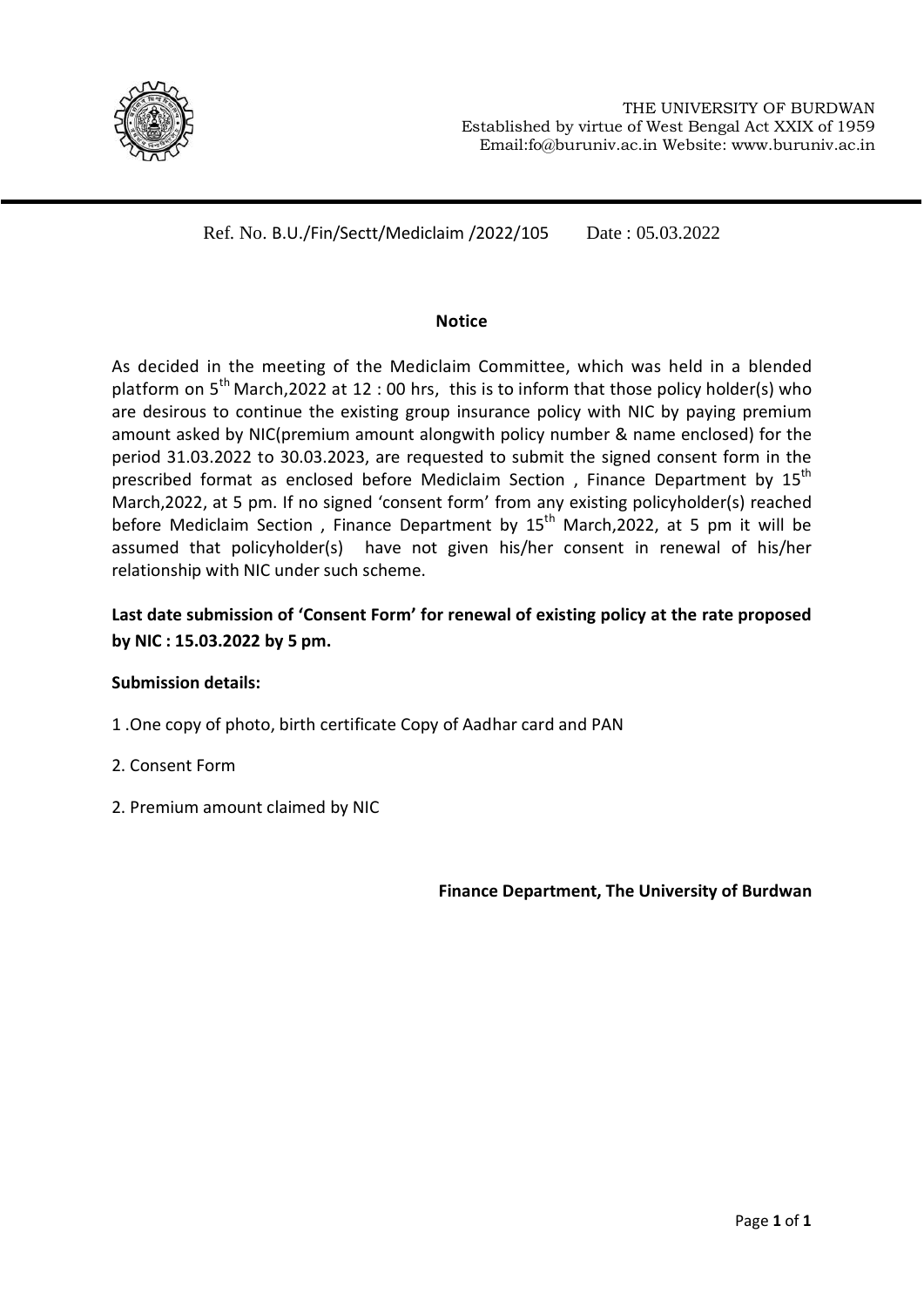



গুচ্ছ স্বাস্থ্যবীমা প্ৰকল্প বিভাগ অর্থ দপ্তর বর্ধমান বিশ্ববিদ্যালয়

## -বিজ্ঞপ্তি-

এতদ্বারা বর্ধমান বিশুবিদ্যালয়ের সকল স্তরের কর্মচারী ও অবসরপ্রাপ্ত কর্মচারীদের এবং গ্রুপ ইন্সিওরেন্স প্রকল্পের আওতাভুক্ত সদস্যদের জানানো যাইতেছে যে------------

১)যারা নতুনভাবে গ্রুপ ইন্সিওরেন্স এর সদস্যপদ - 'ন্যাশানাল ইনসিওরেন্স কোম্পানী, দুর্গাপুর' - এর মাধ্যমে গ্রহণ করতে ইচ্ছুক অথবা নবীকরণ, পরিবর্ধন, সংশোধন করতে চান। তাদের অবশ্যই আগামী ১৫,০৩-২০২২ তারিখের মধ্যে বিশ্ববিদ্যালয়ের গ্রুপ ইনসিওরেন্স বিভাগে জানাতে হুবে।

২)নতুন অর্ন্তভুক্তি সংশোধন, নবীকরণ, সংযোজন ফর্ম বিশ্ববিদ্যালয়ের ওয়েবসাইট বা গ্রুপ ইন্সিওরেন্স দপ্তর থেকে সংগ্রহ করতে হবে।

৩) নতুন অৰ্ন্তভুক্তি সংশোধন, সংযোজন করাতে চান তাদের ১ কপি পাসপোর্ট ফটো, জন্ম তারিখের প্রমাণপত্র, আধার কার্ড ও প্যান কার্ডের নকলসহ গ্রুপ ইন্সিওরেন্স বিভাগে জানাতে হবে।

৪) যে সব অবসরপ্রাপ্ত কর্মী ন্যাশানাল ইনসিওরেন্স কোম্পানী, দুর্গাপুর শাখার মাধ্যমে পলিসি করেছেন তারা অবশ্যই মেডিক্লেম দপ্তর থেকে প্রিমিয়াম জেনে বিশ্ববিদ্যালয়ের S.B.I. A/c No. 30011412523, IFSC NO.

SBIN0002033 তে নিজের ব্যাঙ্ক অ্যকাউন্ট থেকে transfer অথবা NEFT / Internet Banking করে দেবেন অথবা বিশুবিদ্যালয়ের ক্যাশ কাউন্টারে নগদ জমা দেবেন এবং রশিদ মেডিক্লেম দপ্তরে জমা দেবেন। অনথ্যায় পলিসি নবীকরণ হবে না।

৫) নবীকরণ ফর্ম জমা না করলে পলিসি থেকে নাম বাদ যাবে।

অর্থ দপ্তর বর্ধমান বিশুবিদ্যালয়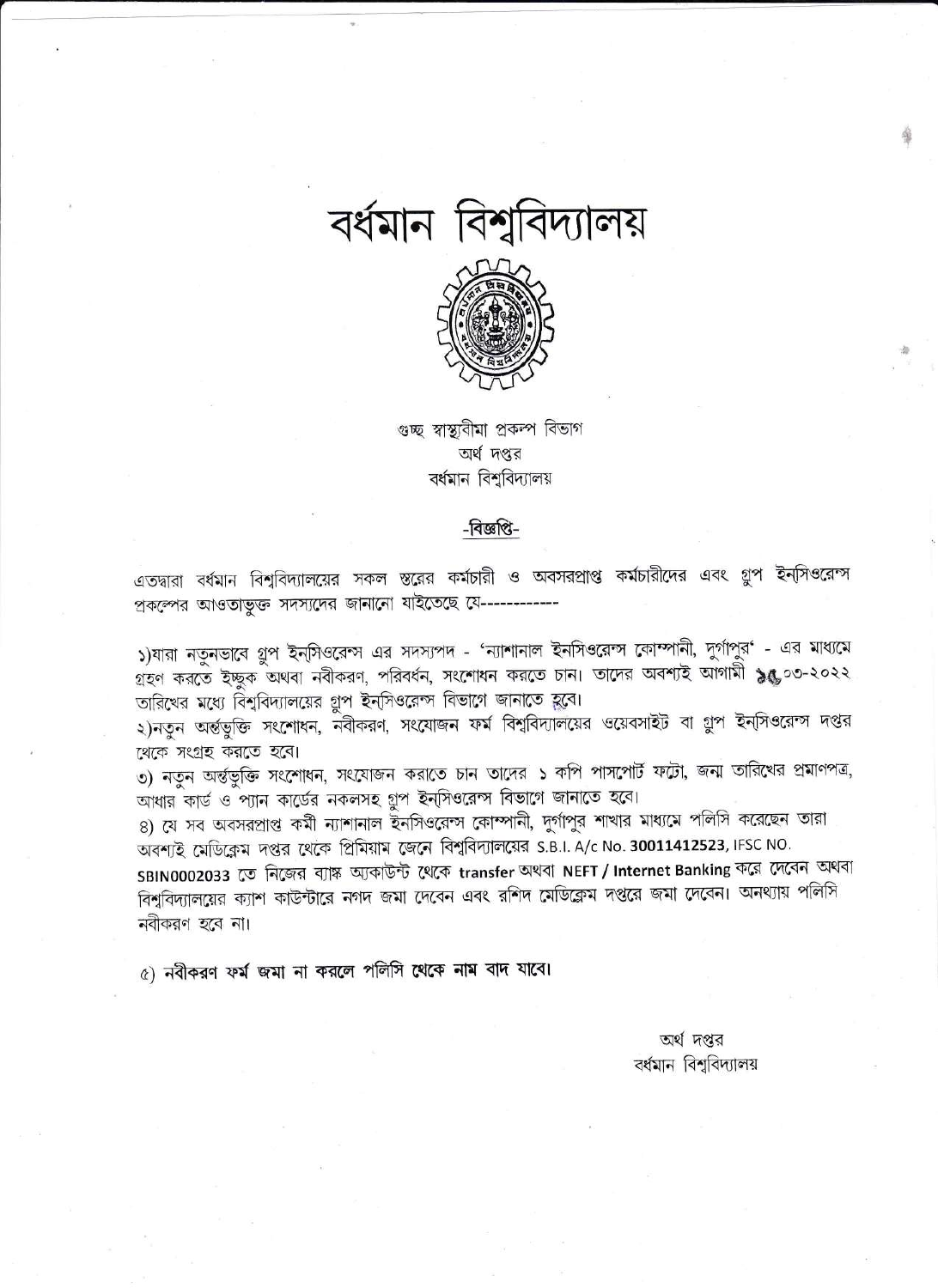In service

To The Finance Officer The University of Burdwan

> Sub : Inclusion/Exclusion of myself/family members/both under NIC Durgapur Group Insurance Scheme for the period (2020-2021) (2022-2023)

Sir,

I will be very grateful to you if you kindly include me/family members/both under NIC Durgapur Group Insurance scheme for the period (2020-2021) as detailed below.

t

ł

ł.

¥

- 1. Name of the proposer (in Capital)
- 2. Designation
- 3. P. F. No.
- 4. Department
- 5. Existing sum assured
- 6. Proposed sum assured
- 7. Contact No.
- 8. Details of family members :

| SL. NO. | $\sim$<br>NAME (IN CAPITAL) | DATE OF BIRTH | <b>RELATIONSHIP</b><br>(IN CAPITAL) | <b>SEX</b> |
|---------|-----------------------------|---------------|-------------------------------------|------------|
|         |                             |               | <b>SELF</b>                         |            |
|         |                             |               |                                     |            |
|         |                             |               |                                     |            |
|         |                             |               |                                     |            |
|         |                             |               |                                     |            |
|         |                             |               |                                     |            |

The necessary premium may be deducted from my salary as per norms.

Thanking you,

Yours faithfully,

### Enclo :

03/SBUP./199A/2020/1000x2/ Finance/Mediclaim-2